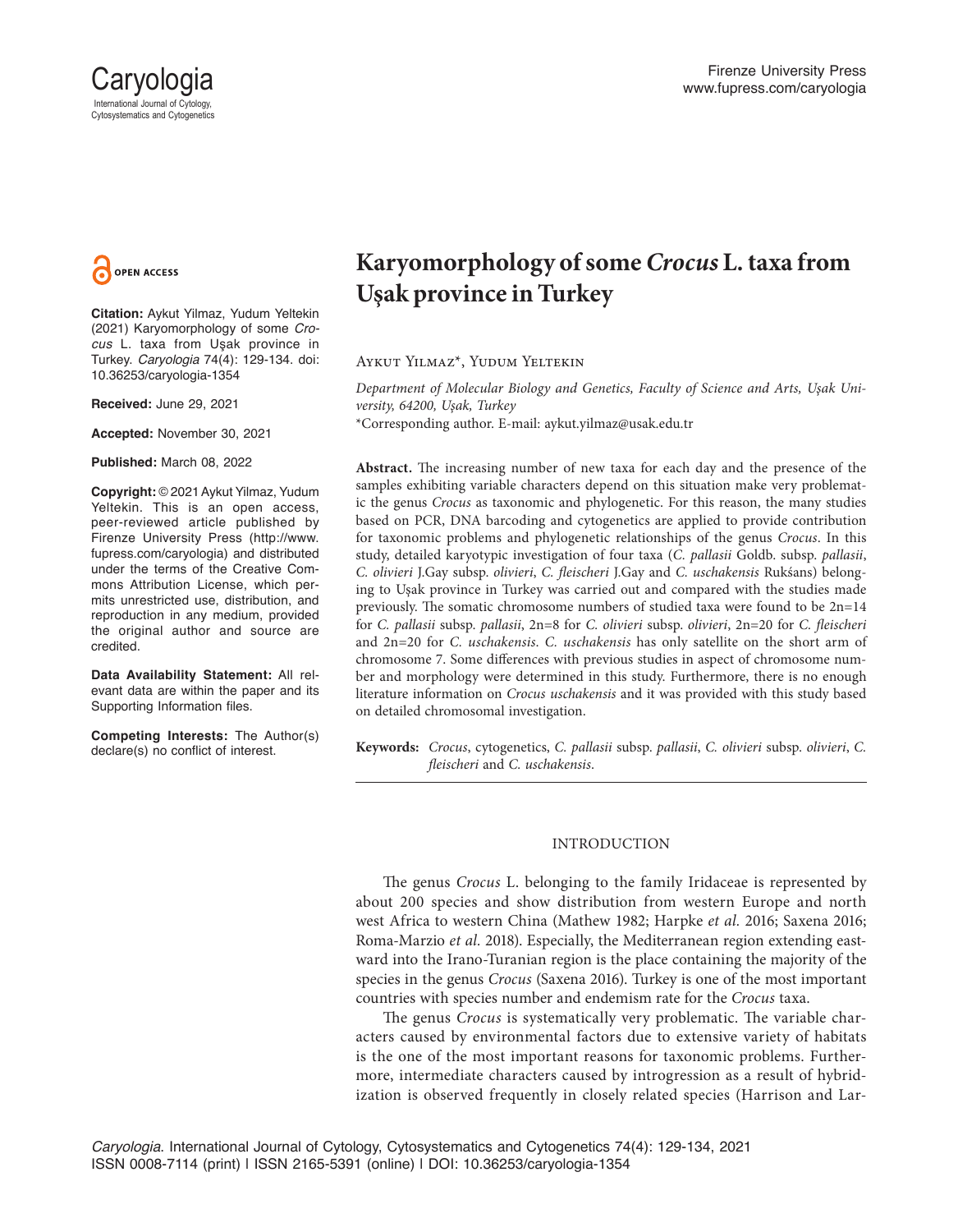son 2014; Kerndorff *et al.* 2016; Yılmaz 2021b). The number of the taxa belonging to the genus *Crocus* have recently doubled with the detailed field studies particularly in Turkey (Addam *et al.* 2019). While Uslu *et al.* (2012) states that there are almost 70 *Crocus* taxa which is their 31 endemic to Turkey, Gedik et al. (2017) states that Turkey is represented by 132 taxa which is their 108 endemic. However this caused increase the taxonomic problems at the infraspecific level. As a result, it is proposed that subspecies status can not be maintained and anymore must be categorized as species (Harpke *et al.* 2016; Addam *et al.* 2019).

Another important situation which increase taxonomic problems in the genus *Crocus* is the changes observed in the chromosome number. Studies on the karyotypes of *Crocus* taxa show chromosome number changes from 2n=6 to 2n=70 within the genus (Brighton *et al.* 1973; Uslu *et al.* 2012; Harpke *et al.* 2013). Furthermore, it was observed that some species from different localities show variation in chromosome number (Uslu *et al.* 2012; Karamplianis *et al.* 2013).

All of these makes problematic the genus and doubtful the species identification within the genus. In addition to cytogenetic studies, many molecular studies based on different PCR methods and DNA barcoding containing nuclear and cpDNA sequences show reality of this situation (Petersen *et al.* 2008; Harpke *et al.* 2013; Erol *et al.* 2014; Yılmaz 2021 a,b).

In this study, the *Crocus* taxa (*C. pallasii* subsp. *pallasii*, *C. olivieri* subsp. *olivieri*, *C. fleischeri* and *C. uschakensis*) from Uşak province were detailed examined based on their somatic chromosome numbers, karyotypic descriptions, length ranges, haploid complements and other morphometric parameters such as I<sup>C</sup> (Centromeric index),  $A_1$  (Intrachromosomic asymmetric index),  $A_2$  (Interchromosomic asymmetric index).

One of the most important reasons for the choosing this region in the study is that there is not enough information about *Crocus* taxa in Uşak which is one of the regions with the highest species diversity, in addition to cytological data.

#### MATERIALS AND METHODS

Plant samples examined in this study were collected from Uşak province in Turkey. There are four taxa containing *C. pallasii* subsp. *pallasii*, *C. olivieri* subsp. *olivieri*, *C. fleischeri* and *C. uschakensis* in this study (Table 1). Root tips for plant samples belonging to each taxa were used to provide somatic metaphase chromosomes. Firstly, root tips that are convenient for

working were put into small glass bottles and then pretreated in α-monobromobromonaphthalene for 14-16 h at 4°C. After the first treatment, root tips were fixed with Carnoy solution for overnight. Fixed root tips were transferred to bottles with 70% alcohol and stored at 4°C until use. After the all treatments, hydrolysis with 1 N HCl solution was done at 60°C between 14-16 min. Prior to staining, root tips were washed with distilled water. They were stained with 2% aceto-orcein for two hours and then squashed with 45% acetic acid to obtain metaphase chromosomes. Preparations containing the best metaphase chromosomes were photographed using LEICA DM LB2 microscope with camera. The measurements detailed based on small-long arm length and arm ratio were made for each taxa represented by the least five plates. Chromosomes for each taxa examined were classified according to the nomenclature of Levan *et al.* (1964) and Stebbins (1971). In addition to somatic chromosome number, karyotypic description and length

ranges, karyotype asymmetry parameters including centromeric index (IC), intrachromosomic asymmetry index (A1) and interchromosomic asymmetry index (A2) were calculated according to Romero Zarco (1986).

#### RESULTS AND DISCUSSION

All samples examined were provided from Uşak province in Turkey (Table 1). This study aims to analyze the karyotypes of four *Crocus* taxa and to determine the relationships among the taxa studied in addition to *Crocus* taxa examined previously according to chromosome number and other morphometric parameters. At the same time, an important *Crocus* species: *C. uschakensis* which is not well known and not have sufficient literature information was examined for the first time in detail.

The following cytological features belonging to four *Crocus* taxa examined were observed in this study.

**Table 1.** Species names, localities and chromosome numbers of studied species.

| Species                     | Locations                                               | Somatic<br>chromosome<br>number |  |
|-----------------------------|---------------------------------------------------------|---------------------------------|--|
|                             | C. pallasii subsp. pallasii 5-10 km after Kaşbelen/Uşak | $2n = 14$                       |  |
| C. olivieri subsp. olivieri | Kent forest/Usak                                        | $2n=8$                          |  |
| C. fleischeri               | 5-10 km after Kaşbelen/Uşak                             | $2n = 20$                       |  |
| C. uschakensis              | 5-10 km after Kaşbelen/Uşak                             | $2n = 20$                       |  |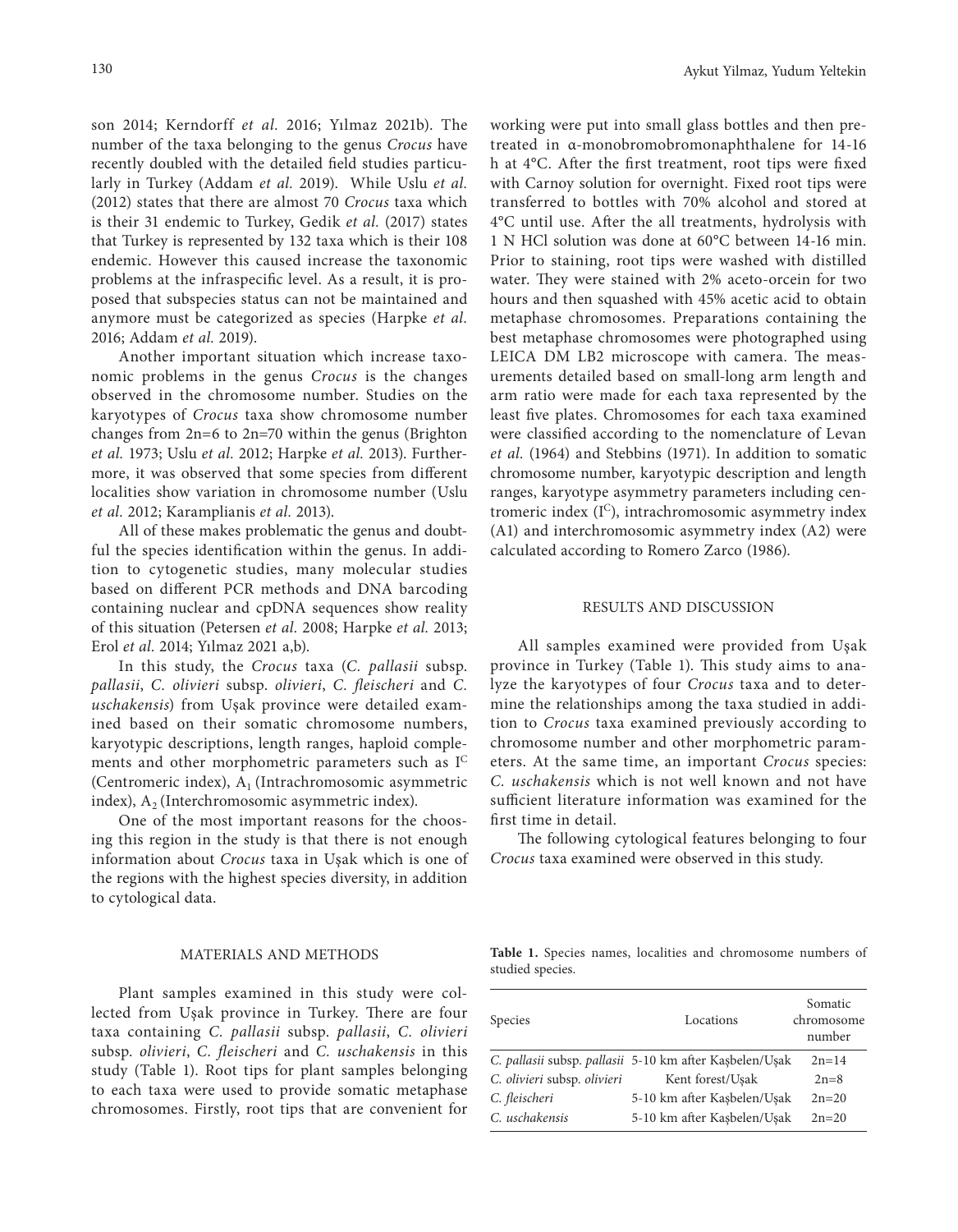

**Figure 1.** Somatic chromosomes of (a) *C. pallasii* subsp. *pallasii*; (b) *C. olivieri* subsp. *olivieri*; (c) *C. fleischeri*; (d) *C. uschakensis*.

#### *C. pallasii* subsp. *pallasii*

Plant samples for *C. pallasii* subsp. *pallasii* were collected from Kaşbelen around in Uşak province. The chromosome number of *C. pallasii* subsp. *pallasii* was determined as 2n=14 (Table 1, Figure 1-2). Karyotypic description consists of 10 metacentric and 4 submetacentric chromosomes (4sm+10m) (Table 2).

*C. pallasii* subsp. *pallasii* evaluated within the series *Crocus* show wide distribution from Serbia and Macedonija to Turkey (Karamplianis *et al.* 2013). Chromosome number have been reported in previous studies as 2n=14 and 2n=16 for this taxon (Šopova 1972; Brighton *et al.* 1973; Brighton 1977; Randelovic *et al.* 2007; Candan *et al.* 2009). Furthermore, it was determined the both chromosome numbers in the study based on three different populations of *C. pallasii* subsp. *pallasii* by Karamplianis *et al.* (2013). The results provided from the population belonging to Samos Island show similar-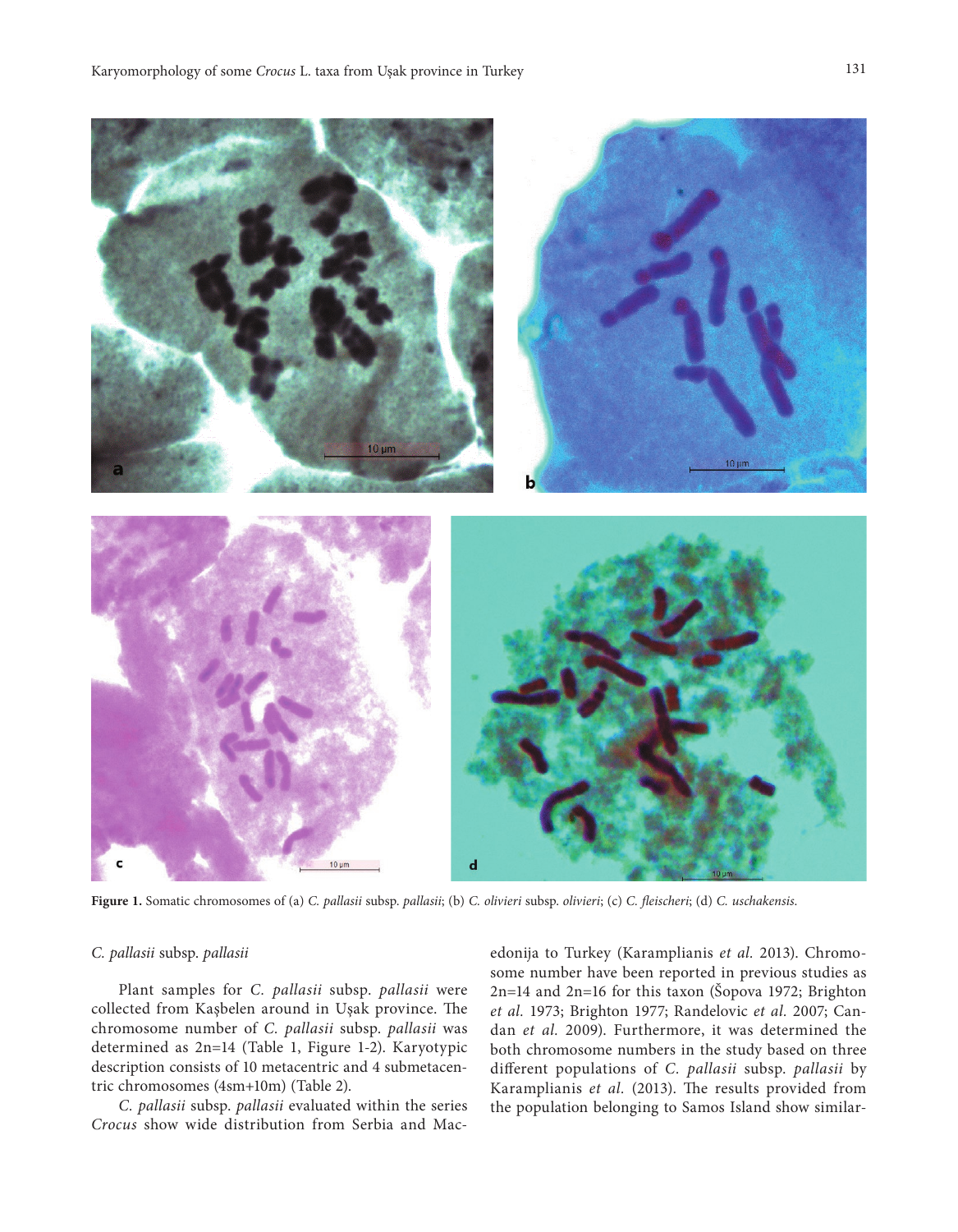

**Figure 2.** Idiograms of (a) *C. pallasii* subsp. *pallasii*; (b) *C. olivieri* subsp. *olivieri*; (c) *C. fleischeri*; (d) *C. uschakensis*. (Bar : 2 µm).

ity with this study according to chromosome number (2n=14) and karyotypic description (4sm+10m).

*C. pallasii* subsp. *pallasii* had the smallest chromosomes set (1.93–5.17 μm) in addition to lowest haploid complement value (22.01 µm) among the studied taxa (Table 2).

 $A<sub>1</sub>$  had the lowest value (0.27) among all the studied taxa, while  $A_2$  had the second highest value (0.36) after *C. uschakensis*. The highest centromeric index value with 41.97 was observed in *C. pallasii* subsp. *pallasii* (Table 2).

## *C. olivieri* subsp. *olivieri*

*Crocus olivieri* subsp. *olivieri* is distributed in Turkey, Macedonia, Southeast Romania, South Bulgaria, Albania and Greece (Yüzbaşıoğlu 2012).

*C. olivieri* subsp. *olivieri* chromosome number was found to be 2n=8 (Table 1, Figure 1-2). All chromosomes belonging to this taxon examined were submetacentic. Chromosome counts for *C. olivieri* subsp. *olivieri* from different locations were done previously and reported as 2n=6 (Mather 1932; Brighton *et al.* 1973; Uslu *et al.* 2012). In this aspect, chromosome number of this taxon from Uşak location show differences from other study results.

Chromosome length range was between 7.30–12.80 µm (Table 2). In other words, the longest chromosomes set was observed in *C. olivieri* subsp. *olivieri*, although it has the least chromosome number in comparison to other taxa examined. Furthermore the second highest haploid complement value with 39.51 µm was found in this taxon (Table 2). The lowest centromeric index value with 26.43 and highest  $A_1$  value (0.65) were determined in *C*. *olivieri* subsp. *olivieri* (Table 2).

#### *C. fleischeri*

Chromosome number of *C. fleischeri* was found to be 2n=20 (Table 1, Figure 1-2). *Crocus fleischeri* is distributed South and West Anatolia regions of Turkey. Chromosome number of this taxon which is endemic was previously reported as 2n=20 (Mathew 1984; Candan *et al.* 2009). Furthermore, it is stated by Candan *et al.* (2009) that all of the chromosomes are submetacentric except 3 chromosomes being metacentric. In this study, karyotypic description of this taxon consist of 8 metacentric and 12 submetacentric chromosomes (12sm+8m) (Table 2).

Chromosome length range and haploid complement value for this taxon have the lowest value after *C. pallasii* subsp. *pallasii* with 2.42–4.22 µm and 34.35 µm respectively (Table 2).

Chromosomal asymmetry index,  $A_1$  and  $A_2$  were determined as 0.36 and 0.17, respectively. The lowest A2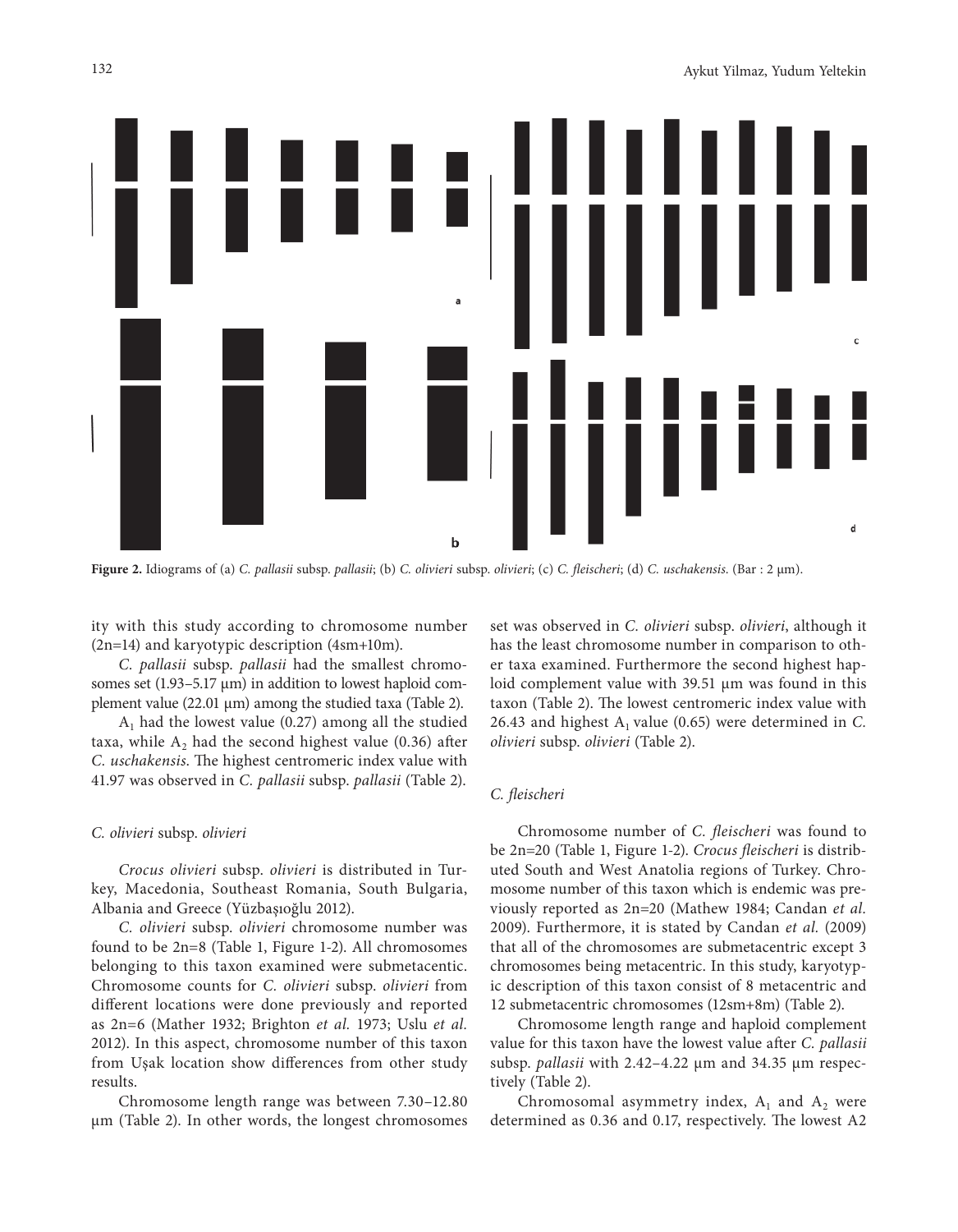| Species                     | Karyotypic<br>description | Length range<br>$(\mu m)$ | Haploid<br>complement $(\mu m)$ | тC    | A <sub>1</sub> | A <sub>2</sub> |
|-----------------------------|---------------------------|---------------------------|---------------------------------|-------|----------------|----------------|
| C. pallasii subsp. pallasii | $4\text{sm}+10\text{m}$   | $(1.93 - 5.17)$           | 22.01                           | 41.97 | 0.27           | 0.36           |
| C. olivieri subsp. olivieri | 8sm                       | $(7.30 - 12.80)$          | 39.51                           | 26.43 | 0.65           | 0.24           |
| C. fleischeri               | $12\rm sm+8m$             | $(2.42 - 4.22)$           | 34.35                           | 38.80 | 0.36           | 0.17           |
| C. uschakensis              | $2a+12sm+6m$              | $(2.87 - 7.82)$           | 50.93                           | 34.49 | 0.47           | 0.37           |

**Table 2.** Karyotypic descriptions, length ranges and other morphometric parameters of studied *Crocus* species.

value was observed in *C. fleischeri* with 0.17 (Table 2).

## *C. uschakensis*

*C. uschakensis* is an endemic species and there is not enough information about this taxon. This work represents the first detailed chromosomal study on *C. uschakensis*. Rukśans (2014) states that they observed this taxon on low mountains belonging to North of Uşak. Similarly, we observed and collected this taxon on North parts of Uşak province.

Chromosome number of *C. uschakensis* was found to be 2n=20 (Table 1, Figure 1-2). which consist of 6 metacentric, 12 submetacentric and 2 acrocentric chromosomes (2a+12sm+6m) (Table 2). Furthermore, satellite was observed on the short arm of chromosome 7. Chromosome length range was between 2.87–7.82 µm (Table 2). In other words, the longest chromosomes set was observed in *C. uschakensis* after *C. olivieri* subsp. *olivieri* which has the least chromosome number among taxa examined. The longest haploid complement was determined in *C. uschakensis* with 50.93 µm. The second lowest centromeric index value with 34.49 and highest  $A_2$ value with 0.37 was observed in this taxon (Table 2).

The variation in chromosome counts for two species were observed in this study. While the chromosome number for *C. pallasii* subsp. *pallasii* have been reported as 2n=14 and 2n=16 in previous studies, it was determined 2n=14 in present study. Similarly, another different chromosome count was found in *C. olivieri* subsp. *olivieri* as previously reported as 2n=6, whereas in the present study it was found as 2n=8.

It is observed wide range of variation on the chromosomes counts (from 2n=6 to 70) and morphology of the species belonging to the genus *Crocus* (Brighton *et al.* 1973; Uslu *et al.* 2012; Harpke *et al.* 2013). The most probably reasons of variations in the chromosome number and morphology of the species are geographical differences, environmental factors caused by locations of taxa, hybridization, polyploidization and aneuploidy. Geographical differences and variations in environmental factors caused by geographical differences could be reason of chromosome count differences in *C. olivieri* subsp. *olivieri*. Similarly, Karamplianis *et al.* (2013) examining the *C. pallasii subsp. pallasii* in three different populations states that chromosome numbers for this taxon change as 2n=14 and 2n=16.

Other an important taxon, *C. uschakensis* were examined in detailed according to chromosome number and other morphometric parameters. Furthermore, in addition to contribution for literature based on its karyotype informations determined, it was firstly evaluated the relationships of *C. uschakensis* with other *Crocus*  taxa. Besides the first detailed karyotype analysis, satellite chromosome was determined in *C. uschakensis*.

Turkey with 132 taxa which is their 108 endemic is found in very rich region according to species number and diversity in the world (Gedik *et al.* 2017) and accepted as the center of species diversity for the genus *Crocus* (Erol *et al.* 2012; Candan and Özhatay 2013). The genus *Crocus* in the world in comparison to Turkey according to their species number and diversity, it can be said that Turkey is the center of genetic variation for the genus. Furthermore, the high endemism rate for the *Crocus* species make very important the Turkey in aspect of studies on the genus.

In this study, four species belonging to Uşak province located in the Western Anatolia region which is the richest region of Turkey according to species diversity were examined caryologically. One of the most important gains of this study is to obtain literature information on *Crocus uschakensis* which is an endemic species, in addition to determining the species diversity of the region.

#### ACKNOWLEDGMENTS

The authors would like to thank Uşak University Directorate of Scientific Research Projects (BAP-2021/ MF003) for providing financial support and also special thanks to Ahmet Kahraman for helping to identify the plant material.